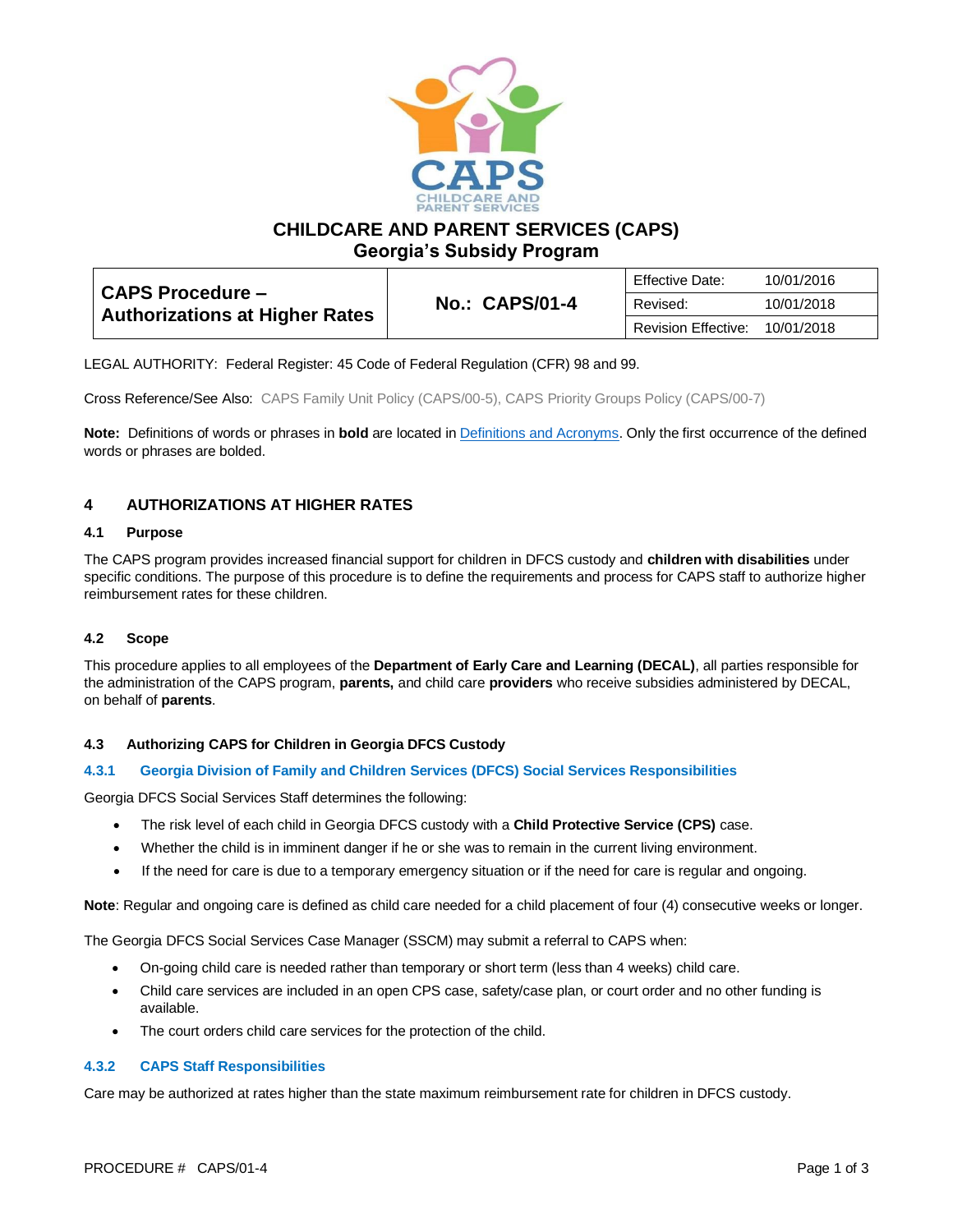| <b>CAPS Procedure –</b><br><b>Authorizations at Higher Rates</b> | <b>Effective Date:</b><br><b>No.: CAPS/01-4</b><br>Revised:<br>Revision Effective: |            | 10/01/2016 |
|------------------------------------------------------------------|------------------------------------------------------------------------------------|------------|------------|
|                                                                  |                                                                                    |            | 10/01/2018 |
|                                                                  |                                                                                    | 10/01/2018 |            |

After the SSCM completes and submits a [\(Child Welfare Child Care Services Referral From\)](https://caps.decal.ga.gov/assets/downloads/CAPS/AppendixH-Form%2057%20Social%20Services%20DFCS%20Custody%20Referral.pdf) or system generated referral to CAPS, do the following:

| <b>Step</b>    | <b>CAPS Staff Action</b>                                                                                                                                                                                                                                                                              |  |
|----------------|-------------------------------------------------------------------------------------------------------------------------------------------------------------------------------------------------------------------------------------------------------------------------------------------------------|--|
| 1              | When received, date stamp the Form 57 from the DFCS Social Services Case Manager; as well as, the copy of<br>the case plan indicating child care is needed to support stabilization with the child's placement.                                                                                       |  |
| $\overline{2}$ | Review Form 57 or the system generated referral to ensure all required information is contained in order to<br>determine eligibility for the case.                                                                                                                                                    |  |
| 3              | Using the information contained on Child Welfare Child Care Services Referral From, contact the child care<br>provider listed to obtain a copy of the provider's published rates or have the provider complete a Provider Rate<br>Sheet (Form 61).                                                    |  |
|                | The published rate is the cost of care that the child care provider distributes as public record and<br>$\bullet$<br>submits to the State Provider Management Agent (SPMA) as its typical cost of child care.                                                                                         |  |
| 4              | Create a scholarship authorizing care beginning from the point at which the <b>Form 57</b> was received by CAPS. If<br>the child care provider's rate exceeds the state maximum reimbursement rate, authorize the scholarship at a rate<br>that is equal to the child care provider's published rate. |  |
|                | Due to the time-sensitive nature of DFCS custody cases, CAPS eligibility should be completed and<br>$\bullet$<br>scholarships issued within five (5) calendar days of receipt of the Child Welfare Child Care Services<br>Referral Form.                                                              |  |
| 5              | Send a copy of the scholarship to the foster parent and child care provider.                                                                                                                                                                                                                          |  |

**Note**: The Social Services and CAPS Staff must follow the same referral process for children in Georgia DFCS custody who are placed with a relative, Child Placement Agency (CPA), or family foster home.

#### **4.4 Communicating Changes**

#### **4.4.1 Georgia DFCS Responsibilities**

DFCS SSCM should notify CAPS within five (5) calendar days of all changes to the social service case vi[a Form 57](https://caps.decal.ga.gov/assets/downloads/CAPS/AppendixH-Form%2057%20Social%20Services%20DFCS%20Custody%20Referral.pdf) or system generated referral. Changes include, but are not limited to:

- Closure of the CPS case
- New placement for children in case
- Transfer of custody arrangements
- Changes in the CPS case plan

#### **4.4.2 CAPS Staff Responsibilities**

When notification of changes are received, complete the following within ten (10) calendar days:

| Step | <b>CAPS Staff Action</b>                                                 |
|------|--------------------------------------------------------------------------|
|      | Review the change received.                                              |
|      | Determine if the family/child is eligible for on-going CAPS eligibility. |
| 3    | Expire and re-issue scholarships based on the new need for care.         |
| 4    | Document the case activity log.                                          |